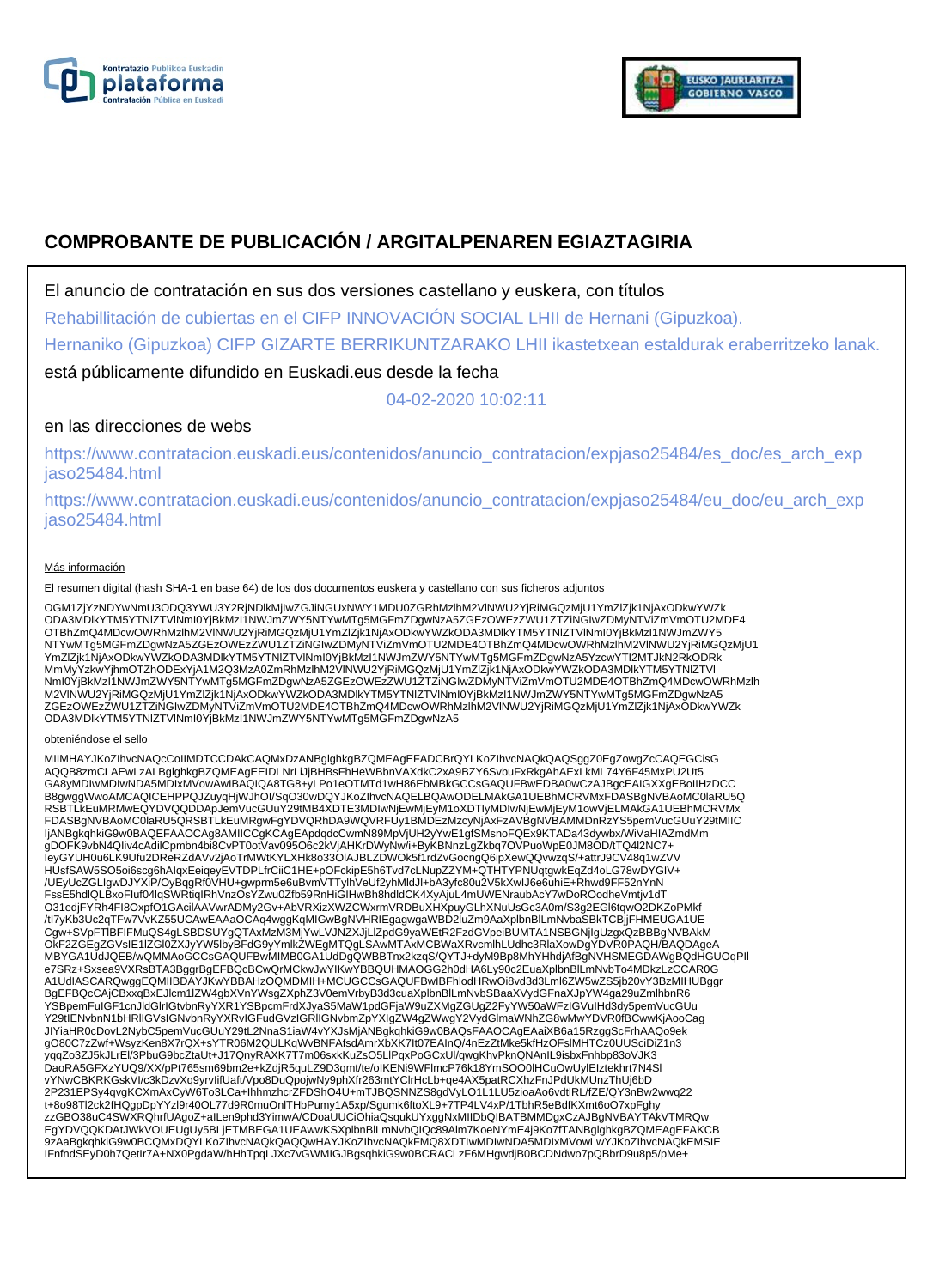



oe9BvlISU1baDdGPBFySGTBQMDykOjA4MQswCQYDVQQGEwJFUzEUMBIGA1UECgwLSVpFTIBFIFMuQS4xEzARBgNVBAMMCkl6ZW5w ZS5jb20CEHPPQJZuyqHjWJhOl/SqO30wDQYJKoZIhvcNAQEBBQAEggIAGmeX3ktElczvaSCrfqVdb31zLHbiFeFt30EDtNI1Rsj8 FZEGM088IGkhP9c7z6RwiTYqp2rPvO9SHOemTXJRAReZhWuZe1QaJI4ip1QVJ1IdBW7SWgykuo/hXfQt/4KPRSqDuxxv8SskCKvj 7yGK8eVUi3sfJmlRx3OUFibyAw/crRz4i4cHbizmFRMDOUMp6A2ZPhMfA/+h/GJ6e6VQH/s4ZAetJNbs005jK4anPKQ1Jag9Wlm/ ylKafU7IOka8o/Vu258i4/8gNrWLwrv7qlbV2X6Ksx/AABVSwh5QOpSrfI1iEqaMPR6nmGkrCk/k6n6Erybtl0Yvy0pAKh2dWQvh Lj/VC6iXodlwIsXWuKmtTgUTRFVJzXB4PeFpn2pIr4ywAqiY8pJRgzmqResWOc+iAW6U+t9uy10oq3ocf6y5CmeZkNwAKHC924fm atvDwlUPdtfKWRLMkEeoJzINWCSmCJ0cxr8eBAwZRR+BfVWYIFrF4g/AQyb8KhBYie/9iii6vK5+or1R4GdWZUJ8VIi5E+LVFAL7 LyUx3lcWWKQRoPTaHjoTllvejqO8zyxk46gNkuZZ6drxxJn7rtZOSJF5Vkd+p/16EHVBWtDDmS4RsQAPQligOn0RlMzFk7YAR4UT DJXM/nl9Cqm2sqCEOnwVMr+ie8vofPJ7Ftt5AQ8=

Kontratuaren iragarkia, gaztelaniaz eta eskaraz, izenburuekin

Rehabillitación de cubiertas en el CIFP INNOVACIÓN SOCIAL LHII de Hernani (Gipuzkoa).

Hernaniko (Gipuzkoa) CIFP GIZARTE BERRIKUNTZARAKO LHII ikastetxean estaldurak eraberritzeko lanak.

### Euskadi.eus webgunean argitaratzen da data honetatik

2020-02-04 10:02:11

### web hauen helbideetan

https://www.contratacion.euskadi.eus/contenidos/anuncio\_contratacion/expjaso25484/es\_doc/es\_arch\_exp iaso25484.html

https://www.contratacion.euskadi.eus/contenidos/anuncio\_contratacion/expjaso25484/eu\_doc/eu\_arch\_exp jaso25484.html

#### Informazio gehiago

Bi dokumentuen (euskara eta gaztelania) laburpen digitala (hash SHA-1, 64 oinarriarekin), erantsitako fitxategiekin

OGM1ZjYzNDYwNmU3ODQ3YWU3Y2RjNDlkMjIwZGJiNGUxNWY1MDU0ZGRhMzlhM2VlNWU2YjRiMGQzMjU1YmZlZjk1NjAxODkwYWZk COMAMDIKYTMEYTMEYTAINUS/NIMIOYjBkMzI1NWJmZWY5NTYwMTg5MGFmZDgwNzA5ZGEzOWEzZWU1ZTZiNGIwZDMyNTViZmVmOTU2MDE4<br>OTBhZmQ4MDcwOWRhMzIhM2VINWU2YjRiMGQzMjU1YmZlZjk1NjAxODkwYWZkODA3MDlkYTM5YTNIZTVlNml0YjBkMzI1NWJmZWY5<br>NTYwMTg5MGFmZDg YmZlZjk1NjAxODkwYWZkODA3MDlkYTM5YTNlZTVlNml0YjBkMzl1NWJmZWY5NTYwMTg5MGFmZDgwNzA5YzcwYTl2MTJkN2RKODRk MmMyYzkwYjhmOTZhODExYjA1M2Q3MzA0ZmRhMzIhM2VINWU2YjRiMGQzMjU1YmZIZjK1NjAxODkwYWZkODA3MDlkYTM5YTNIZTVI Nml0YjBkMzI1NWJmZWY5NTYwMTg5MGFmZDgwNzA5ZGEzOWEzZWU1ZTZINGIwZDMyNTViZmVmOTU2MDE4OTBhZmQ4MDcwOWRhMzlh M2VINWU2YjRiMGQzMjU1YmZlZjk1NjAxODkwYWZkODA3MDlkYTM5YTNlZTVlNml0YjBkMzl1NWJmZWY5NTYwMTg5MGFmZDgwNzA5 ZGEzOWEzZWU1ZTZiNGIwZDMyNTViZmVmOTU2MDE4OTBhZmQ4MDcwOWRhMzlhM2VINWU2YjRiMGQzMjU1YmZlZjk1NjAxODkwYWZk ODA3MDIkYTM5YTNIZTVINmI0YjBkMzI1NWJmZWY5NTYwMTg5MGFmZDgwNzA5

denboran digitalki zigilatu zuena

#### zigilua lortzen

MIIMHAYJKoZIhvcNAQcCoIIMDTCCDAkCAQMxDzANBqlqhkqBZQMEAqEFADCBrQYLKoZIhvcNAQkQAQSqqZ0EqZowqZcCAQEGCisG AQQB8zmCLAEwLzALBglghkgBZQMEAgEEIDLNrLiJjBHBsFhHeWBbnVAXdkC2xA9BZY6SvbuFxRkgAhAExLkML74Y6F45MxPU2Ut5 GA8yMDIwMDIwNDA5MDIxMVowAwIBAQIQA8TG8+yLPo1eOTMTd1wH86EbMBkGCCsGAQUFBwEDBA0wCzAJBgcEAIGXXgEBoIIHzDCC B8gwggWwoAMCAQICEHPPQJZuyqHjWJhOI/SqO30wDQYJKoZIhvcNAQELBQAwODELMAkGA1UEBhMCRVMxFDASBgNVBAoMC0laRU5Q RSBTLKEuMRMwEQYDVQQDDApJemVucGUuY29tMB4XDTE3MDIwNjEwMjEyM1oXDTIyMDIwNjEwMjEyM1owVjELMAkGA1UEBhMCRVMx FDASBgNVBAoMC0laRU5QRSBTLkEuMRgwFgYDVQRhDA9WQVRFUy1BMDEzMzcyNjAxFzAVBgNVBAMMDnRzYS5pemVucGUuY29tMIIC IjANBgkqhkiG9w0BAQEFAAOCAg8AMIICCgKCAgEApdqdcCwmN89MpVjUH2yYwE1gfSMsnoFQEx9KTADa43dywbx/WiVaHIAZmdMm gDOFK9vbN4Qliv4cAdilCpmbn4bi8CvPT0otVav095O6c2kVjAHKrDWyNw/i+ByKBNnzLgZkbq7OVPuoWpE0JM8OD/tTQ4l2NC7+<br>leyGYUH0u6LK9Ufu2DReRZdAVv2jAoTrMWtKYLXHk8o33OIAJBLZDWOk5f1rdZvGocngQ6ipXewQQvwzqS/+attrJ9CV48q1wZVV HUsfSAW5SO5oi6scg6hAlqxEeiqeyEVTDPLfrCiiC1HE+pOFckipE5h6Tvd7cLNupZZYM+QTHTYPNUqtgwkEqZd4oLG78wDYGIV+ /UEyUcZGLIgwDJYXiP/OyBqgRf0VHU+gwprm5e6uBvmVTTylhVeUf2yhMldJl+bA3yfc80u2V5kXwlJ6e6uhiE+Rhwd9FF52nYnN FssE5hdlQLBxoFluf04lqSWRtiqIRhVnzOsYZwu0Zfb59RnHiGIHwBh8hdldCK4XyAjuL4mUWENraubAcY7wDoROodheVmtjv1dT O31edjFYRh4Fl8OxpfO1GAcilAAVwrADMy2Gv+AbVRXizXWZCWxrmVRDBuXHXpuyGLhXNuUsGc3A0m/S3g2EGl6tqwO2DKZoPMkf /tl7yKb3Uc2qTFw7VvKZ55UCAwEAAaOCAq4wggKqMIGwBgNVHRIEgagwgaWBD2luZm9AaXplbnBlLmNvbaSBkTCBjjFHMEUGA1UE Cgw+SVpFTIBFIFMuQS4gLSBDSUYgQTAxMzM3MjYwLVJNZXJjLlZpdG9yaWEtR2FzdGVpeiBUMTA1NSBGNjIgUzgxQzBBBgNVBAkM OKF2ZGEgZGVsIE1IZGI0ZXJyYW5lbyBFdG9yYmlkZWEgMTQgLSAwMTAxMCBWaXRvcmlhLUdhc3RlaXowDgYDVR0PAQH/BAQDAgeA<br>MBYGA1UdJQEB/wQMMAoGCCsGAQUFBwMIMB0GA1UdDgQWBBTnx2kzqS/QYTJ+dyM9Bp8MhYHhdjAfBgNVHSMEGDAWgBQdHGUOqPll e7SRz+Sxsea9VXRsBTA3BggrBgEFBQcBCwQrMCkwJwYIKwYBBQUHMAOGG2h0dHA6Ly90c2EuaXplbnBlLmNvbTo4MDkzLzCCAR0G